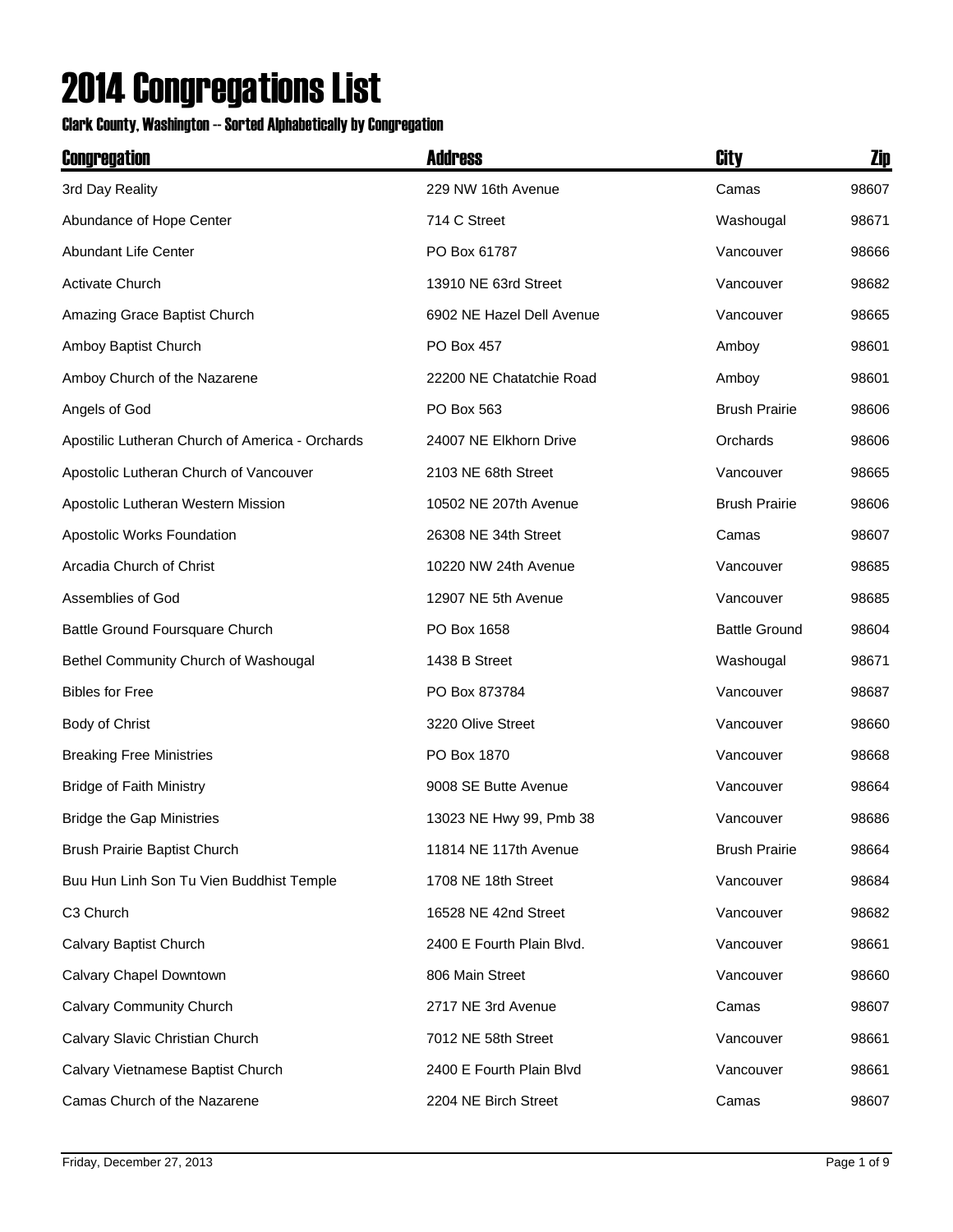| Congregation                                                                             | <b>Address</b>                  | City                 | Zip   |
|------------------------------------------------------------------------------------------|---------------------------------|----------------------|-------|
| Camas Foursquare Church                                                                  | 717 SE Everett Road             | Camas                | 98607 |
| <b>Camas United Methodist Church</b>                                                     | 706 NE 14th Avenue              | Camas                | 98607 |
| Cascade Park Baptist Church                                                              | 1201 SE 136th Avenue            | Vancouver            | 98683 |
| Cascade View Covenant Church                                                             | 221 NE Chkalov Drive            | Vancouver            | 98684 |
| Cascades Presbyterian Church                                                             | 9503 NE 86th Street             | Vancouver            | 98662 |
| Chabad Lubavitch of Clark County                                                         | 9604 NE 126th Avenue            | Vancouver            | 98682 |
| Charter Oak Evangelical Free Church                                                      | 12212 NE 299th Street           | <b>Battle Ground</b> | 98604 |
| Child Evangelism Fellowship Inc. Clark County Chapter                                    | 1400 NE 136th Avenue, Suite 201 | Vancouver            | 98684 |
| Christ Community Lutheran Church                                                         | 11900 NE 95th Street, Suite 440 | Vancouver            | 98682 |
| Christian Youth Theater Vancouver                                                        | 1400 NE 136th Avenue, Suite 201 | Vancouver            | 98684 |
| <b>Christians Equipped for Ministry</b>                                                  | 304 N Fredericksburg Way        | Vancouver            | 98664 |
| <b>Church of Christ Restored</b>                                                         | 2602 NW 151st Street            | Vancouver            | 98685 |
| Church of God of Prophecy Bible Place 1425                                               | 6911 NE 91st Avenue             | Vancouver            | 98662 |
| Church of God of Prophecy Spanish Vancouver                                              | 13000 NE 159th Street           | <b>Brush Prairie</b> | 98606 |
| Church of the Cascades                                                                   | PO Box 1926                     | <b>Battle Ground</b> | 98604 |
| Church of the Living Waters                                                              | 2111 Division Street            | Camas                | 98607 |
| <b>City Harvest Church</b>                                                               | 8100 NW 9th Avenue              | Vancouver            | 98665 |
| Clark County Chaplaincy (emergency service)                                              | 21609 NE 72nd Avenue            | <b>Battle Ground</b> | 98604 |
| <b>Clark County Christian Singles</b>                                                    | 11106 NE 101st Street           | Vancouver            | 98662 |
| Columbia Adventist Academy                                                               | 11100 NE 189th Street           | <b>Battle Ground</b> | 98604 |
| Columbia Presbyterian Church                                                             | 805 SE Columbia Ridge Drive     | Vancouver            | 98664 |
| Columbia Presbyterian Church Foundation                                                  | 805 SE Columbia Ridge Drive     | Vancouver            | 98664 |
| <b>Community Baptist Church</b>                                                          | PO Box 801                      | <b>Battle Ground</b> | 98604 |
| Community Church of God                                                                  | 850 6th Street                  | Washougal            | 98671 |
| <b>Community Ministry Inc.</b>                                                           | 1516 W B Avenue                 | LA Center            | 98629 |
| Community of Christ Lewis River Campground                                               | 18334 NE Lucia Falls Road       | Yacolt               | 98675 |
| Compass Church                                                                           | 1812 Main Street                | Vancouver            | 98660 |
| Congregation Kol Ami                                                                     | 7800 NE 119th Street            | Vancouver            | 98662 |
| Crosspointe Baptist Church                                                               | 9810 NE 76th Street             | Vancouver            | 98662 |
| <b>Crossroads Community Church</b>                                                       | 7708 NE 78th Street             | Vancouver            | 98662 |
| Crossway Church                                                                          | PO Box 65805                    | Vancouver            | 98665 |
| Delta Ministries International Christian Mission Teams Int 1400 NE 136th Avenue, Ste 201 |                                 | Vancouver            | 98684 |
| <b>Desert Streams Ministries</b>                                                         | 16717 NE 244th Street           | <b>Battle Ground</b> | 98604 |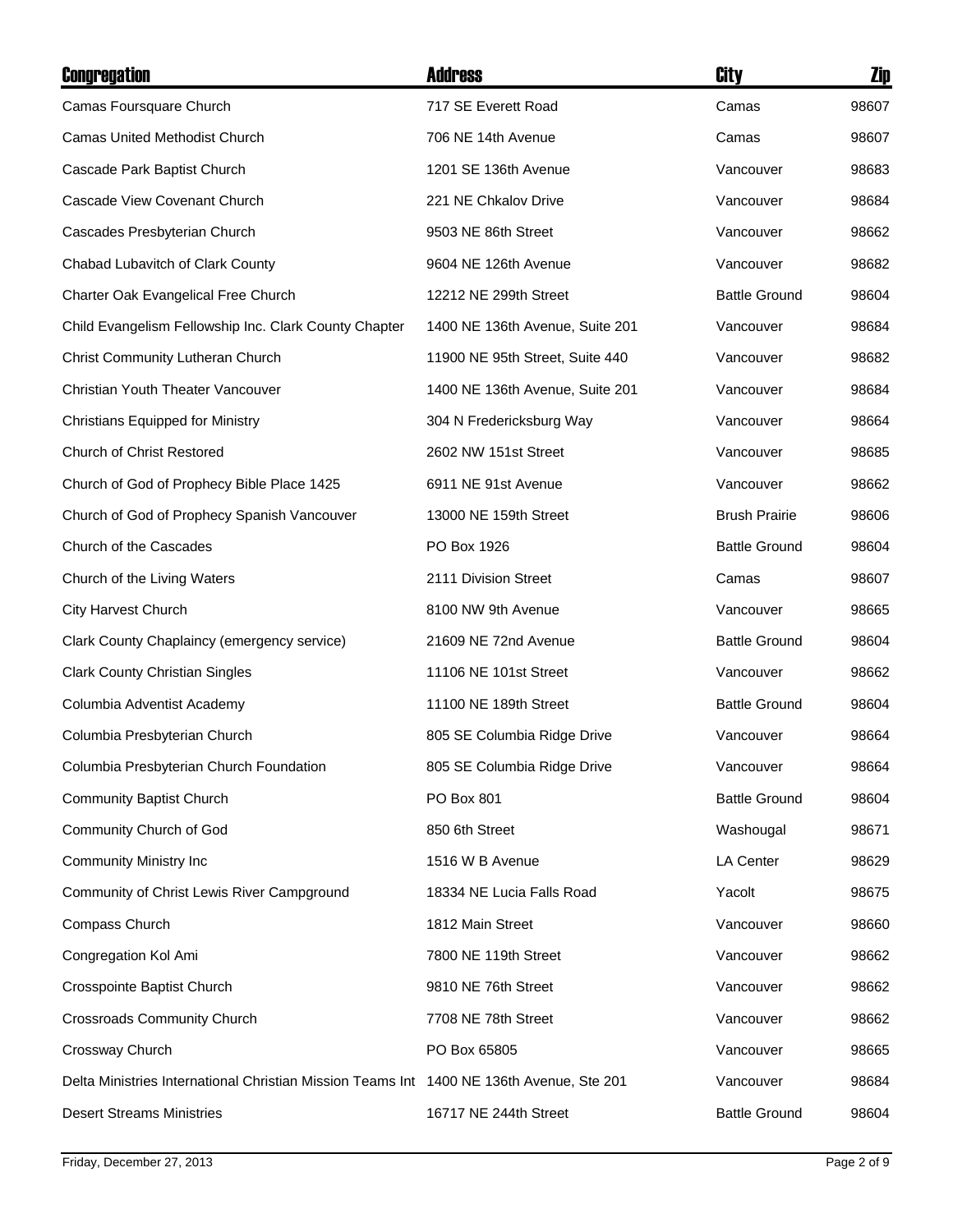| Congregation                                            | <b>Address</b>                      | City                 | Zip   |
|---------------------------------------------------------|-------------------------------------|----------------------|-------|
| Destiny International Outreach Inc                      | 11328 NE 51st Circle, Apt. 244      | Vancouver            | 98682 |
| Destiny Ministries International Church                 | 13215 SE Mill Plain Blvd., Suite C8 | Vancouver            | 98684 |
| <b>Detour Ministries</b>                                | 1400 NE 136th Avenue, Suite 201     | Vancouver            | 98684 |
| Discovery Pointe Church                                 | 21810 NE 37th Avenue                | Ridgefield           | 98642 |
| East Park Church of the Christian & Missionary Alliance | 15815 NE 18th Street                | Vancouver            | 98684 |
| East Vancouver Community Church                         | 12415 SE 7th Street                 | Vancouver            | 98683 |
| East Woods Presyterian Church                           | 16210 NE 20th Street                | Vancouver            | 98684 |
| <b>Edge Ministry</b>                                    | 5104 NE 90th Street                 | Vancouver            | 98665 |
| Esperanza Para Vivir                                    | 2400 E Fourth Plain Blvd.           | Vancouver            | 98661 |
| <b>Eutychus Ministries</b>                              | 7206 NW Dale Road                   | Vancouver            | 98665 |
| Evangelical Free Church of Yacolt                       | 509 West Cushman Street             | Yacolt               | 98675 |
| Evangelical Free Church Royal Ridges Retreat at Ander   | PO Box 3010                         | <b>Battle Ground</b> | 98604 |
| Evergreen Baptist Church                                | 13014 NE 17th Street                | Vancouver            | 98684 |
| Evergreen Bible Church                                  | 9600 East Mill Plain Blvd.          | Vancouver            | 98664 |
| Faith Community Church                                  | 709 NW Greeley Street               | Camas                | 98607 |
| Family of Christ Lutheran Church                        | 3500 NW 129th Street                | Vancouver            | 98685 |
| Family Worship Center                                   | 25018 NE 25th Street                | Camas                | 98607 |
| Felida Christian Fellowship Church                      | 11718 NW 31st Avenue                | Vancouver            | 98685 |
| Fellowship Bible Church                                 | 21810 NE 37th Avenue                | Ridgefield           | 98642 |
| Fellowship of Christian Cowboys Inc. Clark County Chap  | PO Box 822140                       | Vancouver            | 98682 |
| First Baptist Church                                    | PO Box 935                          | Camas                | 98607 |
| First Christian Church                                  | 111 W 19th Street                   | Vancouver            | 98660 |
| First Church of God                                     | 3300 NE 78th Street                 | Vancouver            | 98665 |
| Freedom Church of Camas                                 | 3300 SE Bay Point Drive             | Vancouver            | 98683 |
| Friends of the Carpenter Homeless Ministries            | 1600 West 20th Street               | Vancouver            | 98660 |
| <b>Friends Puppets</b>                                  | 6408 NE Bonner Drive                | Vancouver            | 98665 |
| Garden Grove Christian Community of Christ              | 4805 NE 15th Avenue                 | Vancouver            | 98663 |
| <b>Gethsemane Ministries</b>                            | 8304 NE 289th Street                | <b>Battle Ground</b> | 98604 |
| Glorious Prophetic International Ministries             | PO Box 873212                       | Vancouver            | 98687 |
| Good News Ministries Team                               | 23501 NE 120th Court                | <b>Battle Ground</b> | 98604 |
| Good Samaritan Community Church                         | 27204 NE Hathaway Road              | Camas                | 98607 |
| Good Shepherd Lutheran Church                           | 16001 NE 34th Street                | Vancouver            | 98682 |
| Goodness & Mercy Resources                              | 2007 E 12th Street                  | Vancouver            | 98661 |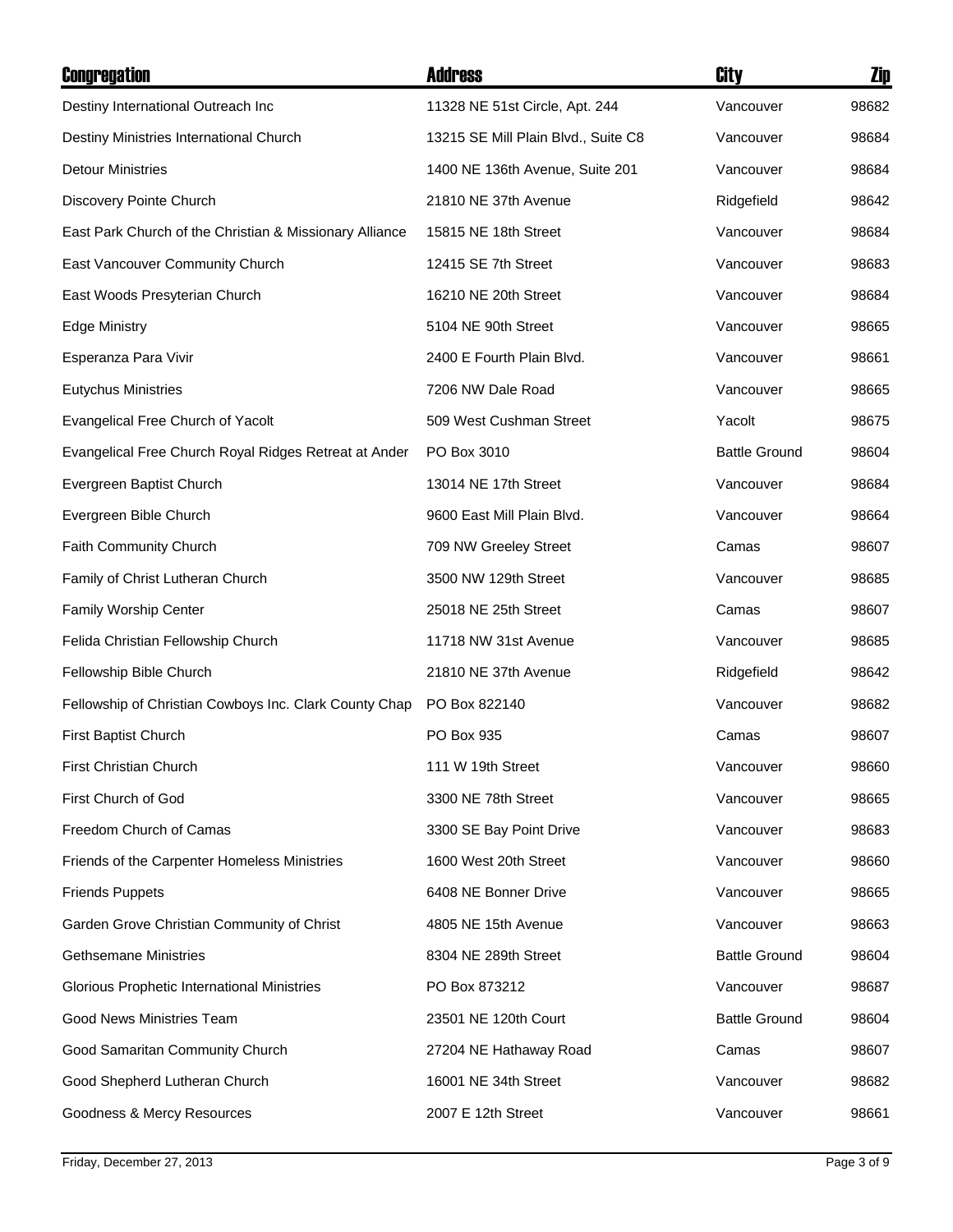| <b>Congregation</b>                                     | <b>Address</b>                   | City                 | Zip   |
|---------------------------------------------------------|----------------------------------|----------------------|-------|
| Gospel Communicators International Inc.                 | 18804 NE 33rd Court              | Ridgefield           | 98642 |
| Grace and Glory Community Church                        | 10407 NW 21st Avenue             | Vancouver            | 98685 |
| Grace Baptist Church                                    | 9400 NE 50th Avenue              | Vancouver            | 98665 |
| Grace Evangelistic Foundation of Idaho Inc.             | 2313 NE 110th Avenue             | Vancouver            | 98684 |
| Grace International Churches and Ministries Inc Peoples | 6801 E Mill Plain Blvd.          | Vancouver            | 98664 |
| Grace International Churches and Ministries Inc Salmon  | PO Box 713                       | Washougal            | 98671 |
| Grace International Churches and Ministries Inc.        | 701 N Garrison Road              | Vancouver            | 98664 |
| Grace International Churches and Ministries Inc.        | 1504 W Main Street               | Battleground         | 98604 |
| Grace International Churches and Ministries Inc.        | 15203 NE 44th Street             | Vancouver            | 98682 |
| Grace Lutheran Church                                   | 9900 SE Mill Plain Blvd.         | Vancouver            | 98664 |
| Grace Slavic Baptist Church                             | 800 N Andreson Road              | Vancouver            | 98664 |
| Greater Vancouver Interfaith Association                | 5701 Macarthur Blvd.             | Vancouver            | 98661 |
| Greater Vancouver Interfaith Association                | 426 E Fourth Plain Blvd.         | Vancouver            | 98663 |
| Green Mountain Baptist Church                           | 8314 NE Spurrel Road             | Woodland             | 98674 |
| Guru Ram Dass Sikh Community of Vancouver and Portl     | 3600 O Street                    | Vancouver            | 98663 |
| Hadassah the Women's Zionist Organization of America    | 3300 NE 164th Street, Apt. V1    | Ridgefield           | 98642 |
| Haiti Foundation of Hope                                | 400 W 8th Street, Unit 422 # 422 | Vancouver            | 98660 |
| Harvest Baptist Church                                  | 10209 NE 86th Street             | Vancouver            | 98662 |
| Harvest Community Church                                | 2436 NW Astor Street             | Camas                | 98607 |
| Heart of Hope Ministries International                  | PO Box 2001                      | Vancouver            | 98668 |
| <b>Herald Ministries Teams India</b>                    | 10101 NE 14th Circle             | Vancouver            | 98664 |
| Heritage Church                                         | 417 NE 65th Street               | Vancouver            | 98665 |
| Highland Lutheran Church                                | 38809 NE 41st Avenue             | <b>LA Center</b>     | 98629 |
| His House                                               | 16309 NE 72nd Circle             | Vancouver            | 98682 |
| Hockinson Church of Christ                              | 16401 NE 182nd Avenue            | <b>Brush Prairie</b> | 98606 |
| Holistic Resources Foundation- Teachers of Great Life S | 4705 Wintler Drive               | Vancouver            | 98661 |
| Holy Mountain Church of Vancouver                       | 6415 E Mill Plain Blvd., Suite C | Vancouver            | 98661 |
| Holy Redeemer Parish                                    | 17010 NE 9th Street              | Vancouver            | 98684 |
| Hope of Salvation Mission                               | 6900 NE 100th Court              | Vancouver            | 98662 |
| Hopelift                                                | 1111 Main Street, Suite 700      | Vancouver            | 98660 |
| International Lutheran Laymens League Columbia Zone     | 133 NW 18th Avenue               | Camas                | 98607 |
| <b>International Renewal Ministries</b>                 | 1400 NE 136th Avenue, Suite 201  | Vancouver            | 98684 |
| Islamic Center of Southwest Washington and Masjid Al-   | 1000 NE 66th Street              | Vancouver            | 98665 |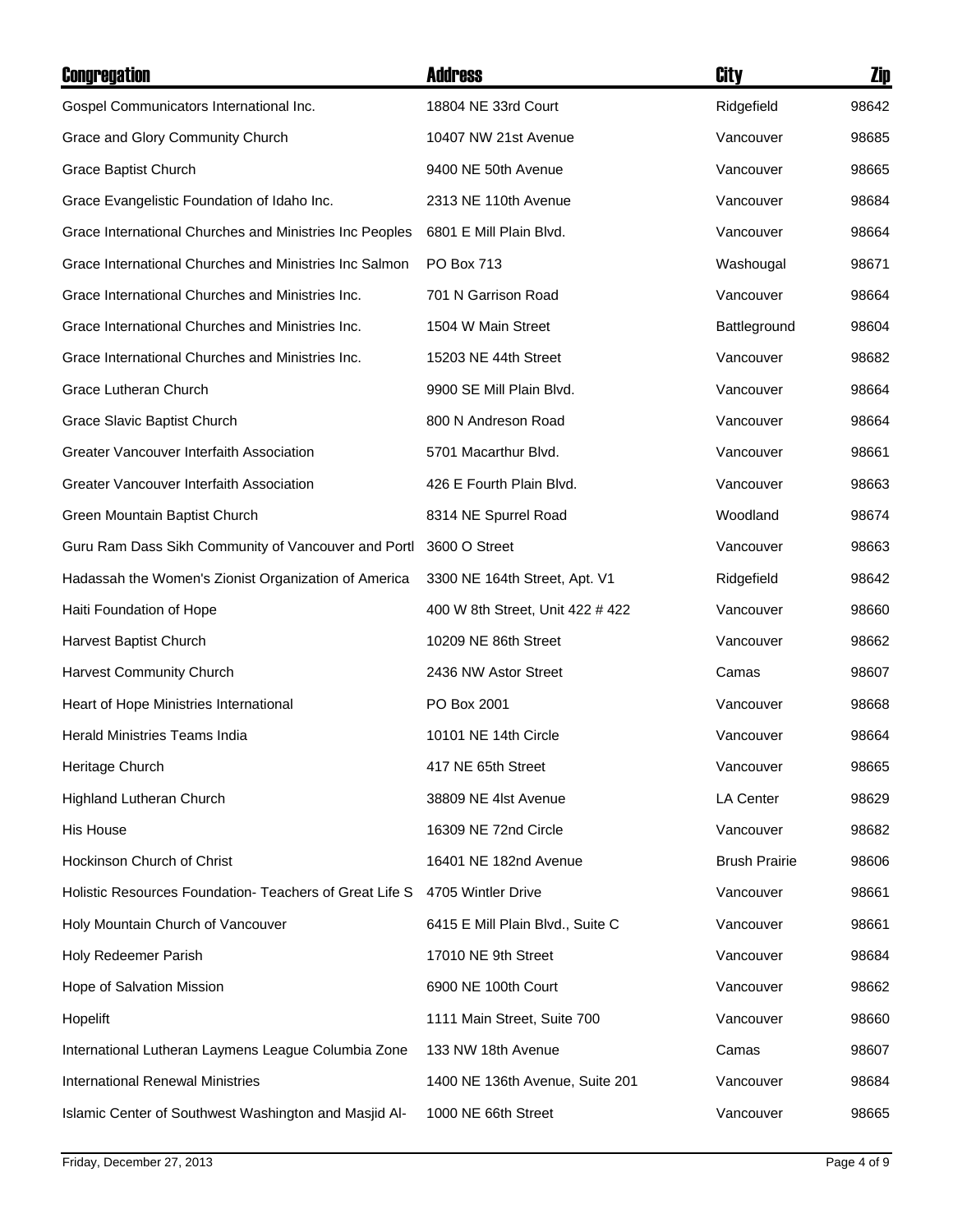| <b>Congregation</b>                                | <b>Address</b>                        | City                 | <u>Zip</u> |
|----------------------------------------------------|---------------------------------------|----------------------|------------|
| Jackie Carson Team Ministries Evangelistic Charter | 512 NE 81st Street, Suite F 174       | Vancouver            | 98665      |
| Jehovah Jireh Ministries                           | 6905 Ohio Drive                       | Vancouver            | 98664      |
| Jesus Road Warrior Ministry                        | PO Box 871973                         | Vancouver            | 98687      |
| Jewish Temple                                      |                                       |                      |            |
| John Bishop Ministries                             | 219 NW 20th Avenue, Suite 201         | <b>Battle Ground</b> | 98604      |
| Journey Community Church                           | 304 NE 4th Avenue                     | Camas                | 98607      |
| Joy Team                                           | 3012 NE 43rd Street                   | Vancouver            | 98663      |
| Kessid Church                                      | 2701 NE Four Seasons Lane             | Vancouver            | 98684      |
| King's Church                                      | 11500 NE 76th Street, Suite A3 Pmb 78 | Vancouver            | 98662      |
| Kol Ami                                            | 20402 SE Goldenback Circle            | Camas                | 98607      |
| L I V E Ministries                                 | 3300 NE 78th Street                   | Vancouver            | 98665      |
| Lacamas Creek Communities                          | 2025 NE Goodwin Road                  | Camas                | 98607      |
| Lacamas Heights Baptist Church                     | 4727 NE Everett Drive                 | Camas                | 98607      |
| Lacamas Valley Church of God of Prophecy           | 18702 NE Fourth Plain Road            | Vancouver            | 98682      |
| Lake Shore Community Church 5629                   | 9617 NW 9th Avenue                    | Vancouver            | 98665      |
| Laurelwood Baptist Church                          | 17015 NE 6th Street                   | Vancouver            | 98684      |
| LDS Church, Vancouver West Stake                   | 2223 NW 99th Street                   | Vancouver            | 98665      |
| LDS Church, Vancouver West Stake                   | 21014 NW 17th Court                   | Ridgefield           | 98642      |
| Lead International Ministry Network                | 7808 NE 94th Avenue                   | Vancouver            | 98662      |
| Liberty Bible Church of the Nazarene               | 12401 NE Salmon Creek Avenue          | Vancouver            | 98686      |
| Life Center Open Bible Church Shiloh Fellowship    | 10709 SE 10th Street                  | Vancouver            | 98664      |
| Lifepoint Church                                   | 305 NE 192nd Avenue                   | Vancouver            | 98684      |
| Light for Asia Evangelistic Ministries             | 17006 SE 17th Way                     | Vancouver            | 98683      |
| Lighthouse A Christian Church                      | 7808 NE 94th Avenue                   | Vancouver            | 98662      |
| Linh Son Buddhist Association Buu Hung Monastery   | 17808 NE 18th Street                  | Vancouver            | 98684      |
| Living Hope Community Church                       | 2711 NE Andresen Road                 | Vancouver            | 98661      |
| Living Water Community Church                      | 2901 NE 65th Avenue                   | Vancouver            | 98661      |
| Living Water Fellowship Church                     | 706 NE 14th Avenue                    | Camas                | 98607      |
| Lutheran Board for Mission Support Inc.            | 16205 SE Evergreen Hwy.               | Vancouver            | 98683      |
| MacArthur Boulevard Christian Church               | 7300 MacArthur Blvd.                  | Vancouver            | 98664      |
| Manna House                                        | 1400 NE 136th Avenue, Suite 201       | Vancouver            | 98684      |
| Manor Evangelical Church                           | 17913 NE 72nd Avenue                  | <b>Battle Ground</b> | 98604      |
| Maranatha Power Ministries Inc                     | 12004 NE 4th Plain Road               | Vancouver            | 98682      |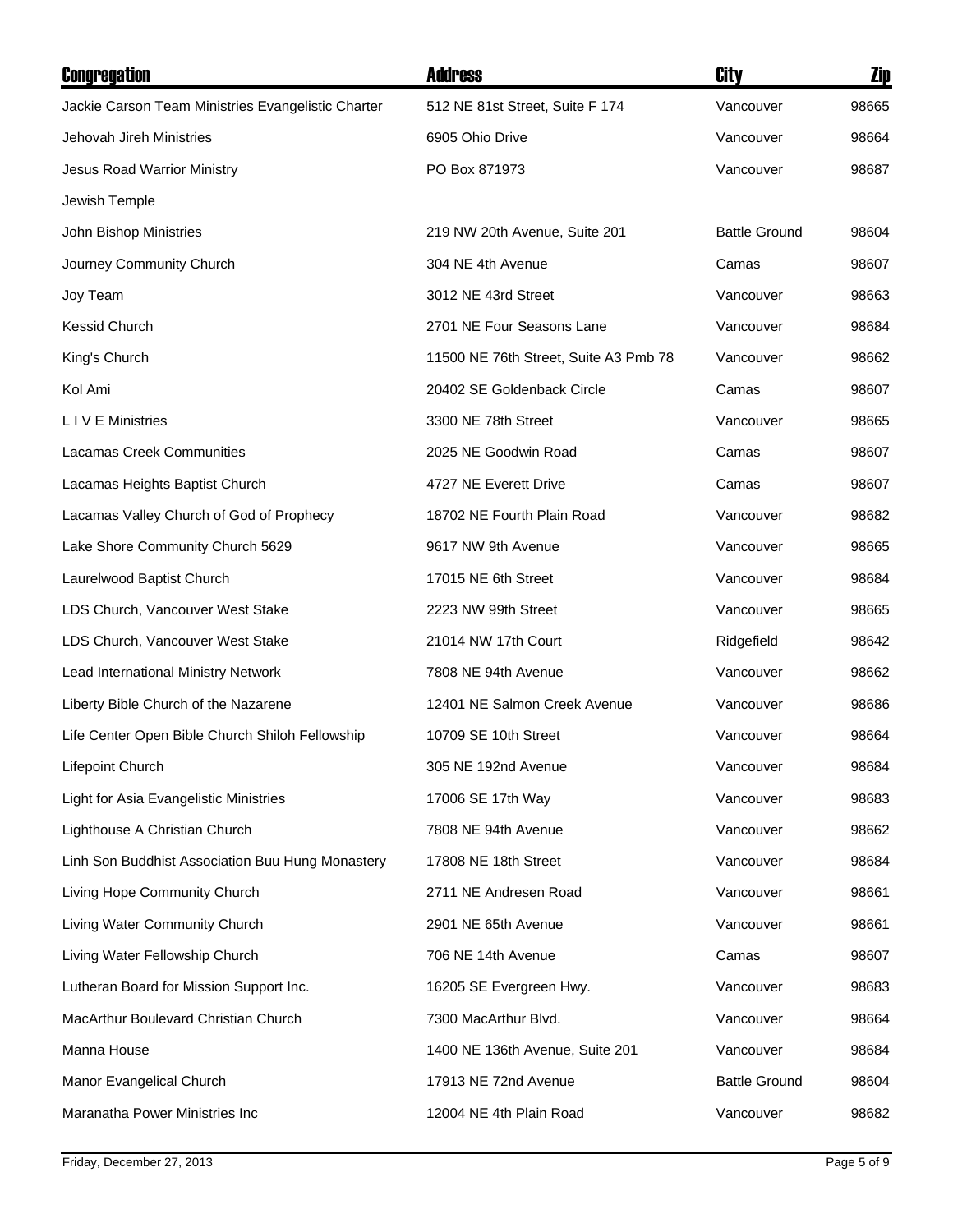| <b>Congregation</b>                                                         | <b>Address</b>                  | City                 | <b>Zip</b> |
|-----------------------------------------------------------------------------|---------------------------------|----------------------|------------|
| <b>Masters Mind Ministry</b>                                                | 21811 NE 164th Street           | <b>Brush Prairie</b> | 98606      |
| MCC of the Gentle Shepherd                                                  | 1220 NE 68th Street             | Vancouver            | 98665      |
| <b>Measure of Gold Revival Ministries</b>                                   | 502 NE 134th Street             | Vancouver            | 98685      |
| Mercy in Action                                                             | 1400 NE 136th Avenue, Suite 201 | Vancouver            | 98684      |
| Mill Plain United Methodist Church                                          | 15804 SE MI Plain Blvd.         | Vancouver            | 98684      |
| Minnehaha Church of Christ                                                  | 3217 NE 54th Street             | Vancouver            | 98663      |
| <b>Mission Catalyst</b>                                                     | PO Box 873520                   | Vancouver            | 98687      |
| Mountain View Christian Center                                              | 2810 NE 259th Street            | Ridgefield           | 98642      |
| Mt. Blessed Ministries                                                      | 10500 NE 22nd Place             | Vancouver            | 98686      |
| Mt. Pleasant Baptist Church                                                 |                                 |                      |            |
| My Fathers House Ministries                                                 | 11818 SE Riverridge Drive       | Vancouver            | 98683      |
| Mysteries From the Word of God Ministries                                   | PO Box 6391                     | Vancouver            | 98668      |
| National Association of Temple Administrators                               | 5808 NW 209th Street            | Ridgefield           | 98642      |
| National Council of the Society of St. Vincent DePaul                       | 8701 NE 119th Street            | Vancouver            | 98662      |
| Nehemiah Servants Association                                               | 11615 NE 202nd Avenue           | <b>Brush Prairie</b> | 98606      |
| New Hope Foursquare Church                                                  | 1801 Daniels Street             | Vancouver            | 98660      |
| New Horizons Church of God of Prophesy                                      | 23609 NE Weakley Road           | Camas                | 98607      |
| New Life Friends Church                                                     | 2410 Grand Boulevard            | Vancouver            | 98661      |
| North American Association for the Catechumenate Inc.                       | 8406 NW 16th Court              | Vancouver            | 98665      |
| North Country Church                                                        | 30601 NE 172nd Avenue           | Yacolt               | 98675      |
| North Creek Church                                                          | 500 SW Eaton Blvd.              | <b>Battle Ground</b> | 98604      |
| North Lake Church                                                           | 500 SE Everett Road             | Camas                | 98607      |
| North Pacific Union Conference Assn. of Seventh-Day A                       | 5709 N 20th Street              | Ridgefield           | 98642      |
| North Vancouver Christian Center                                            | 4711 NE 115th Street            | Vancouver            | 98686      |
| Northcrest Community Church                                                 | 5602 E Mill Plain Blvd.         | Vancouver            | 98661      |
| Northside Baptist Church                                                    | 5201 NE Minnehaha Street        | Vancouver            | 98661      |
| Northwest Baptist Convention                                                | 3200 NE 109th Avenue            | Vancouver            | 98682      |
| Northwest Baptist Foundation                                                | 3200 NE 109th Avenue            | Vancouver            | 98682      |
| Northwest District of the Wesleyan Church                                   | 5707 NE 78th Street             | Vancouver            | 98665      |
| Northwest Yearly Meeting of Friends Church - Cherry Gr PO Box 1300          |                                 | <b>Battle Ground</b> | 98604      |
| Northwest Yearly Meeting of Friends Church - Camas                          | 1004 NE 4th Avenue              | Camas                | 98607      |
| Northwest Yearly Meeting of Friends Church - Iglesia Am 2720 NE 65th Avenue |                                 | Vancouver            | 98661      |
| Northwest Yearly Meeting of Friends Church - New Life F 2410 Grand Blvd.    |                                 | Vancouver            | 98661      |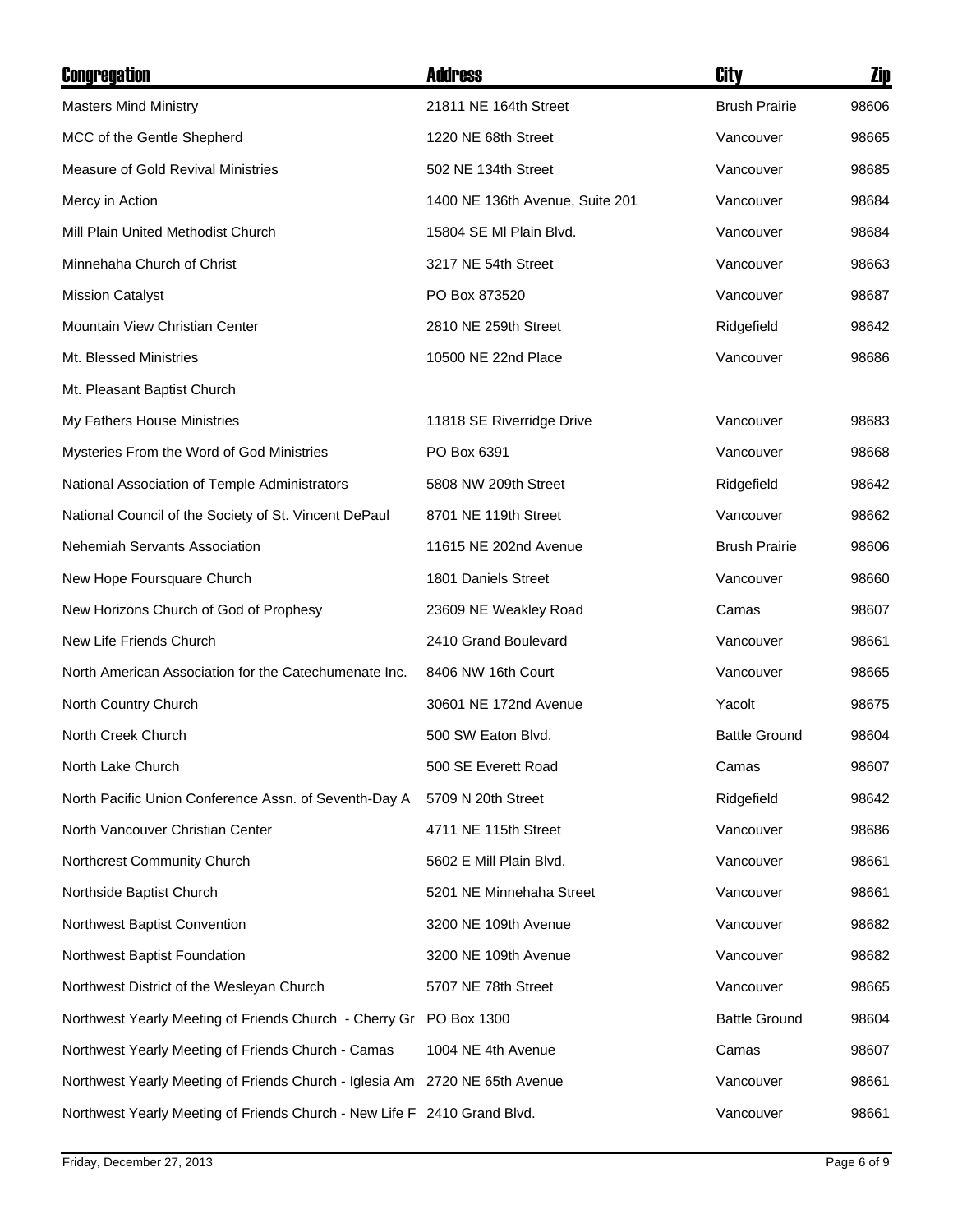| Congregation                                          | <b>Address</b>                  | City                 | Zip   |
|-------------------------------------------------------|---------------------------------|----------------------|-------|
| <b>NW Baptist Convention</b>                          | 3200 NE 109th Avenue            | Vancouver            | 98682 |
| Oak Park Pentecostal Church of God                    | 728 SE Sumner Street            | Camas                | 98607 |
| <b>Odinic Rite Vinland</b>                            | PO Box 351                      | <b>Brush Prairie</b> | 98606 |
| Only God International                                | 4907 NE 123rd Street            | Vancouver            | 98686 |
| Open Community Church                                 | 9916 NE 41st Court              | Vancouver            | 98686 |
| <b>Open House Ministries</b>                          | 900 West 12th Street            | Vancouver            | 98660 |
| Our Lady of Lourdes Catholic Church                   | 4723 NW Franklin Street         | Vancouver            | 98663 |
| Outpost Association, Inc.                             | PO Box 366                      | Washougal            | 98671 |
| Parkside Church 5543                                  | 1420 NE 3rd Avenue              | Camas                | 98607 |
| Pathways Community Church                             | 420 W 30th Street               | Vancouver            | 98660 |
| Pathways Through Scripture                            | 2410 Broadway Street, Suite B   | Vancouver            | 98663 |
| Peace Evangelical Lutheran Church                     | 13112 NE 28th Street            | Vancouver            | 98682 |
| People International                                  | 404 E 15th Street, Suite 13     | Vancouver            | 98668 |
| Point Man International Ministries - Clark County, WA | 5204 NE 40th Avenue             | Vancouver            | 98661 |
| Point Man International Ministries - Vancouver        | 14420 SE 13th Street            | Vancouver            | 98683 |
| Prairie Community Church                              | 10702 NE 117th Avenue           | Vancouver            | 98662 |
| Primera Iglesia de Dios                               | 3300 NE 78th Street             | Vancouver            | 98665 |
| Prince of Peace Lutheran Church of Battle Ground      | 14208 NE 249th Street           | <b>Battle Ground</b> | 98604 |
| Proebstel Evangelical Free Church (dba Church at Proe | 18702 NE Fourth Plain Boulevard | Vancouver            | 98682 |
| Rehobath Messianic Congregation                       | 3504 NE 49th Street             | Vancouver            | 98661 |
| <b>Renewed Hope Ministries</b>                        | 1810 Kauffman Avenue            | Vancouver            | 98660 |
| Retrouvaille International Inc. - Oregon Retrouvaille | 9609 NW 15th Avenue             | Vancouver            | 98665 |
| <b>Revival Seminars</b>                               | 2313 NE 159th Avenue            | Vancouver            | 98684 |
| Rhapsody Church                                       | 9409 NE 39th Avenue             | Vancouver            | 98665 |
| <b>River Church</b>                                   | 6407 East Mill Plain Blvd.      | Vancouver            | 98661 |
| Romanian Baptist Church                               | 311 NW Ilwaco Court             | Camas                | 98607 |
| Romanian Baptist Church of Vancouver                  | 305 NE 192nd Avenue             | Vancouver            | 98684 |
| Ryobo Zen An USA                                      | 14809 NE 46th Street            | Vancouver            | 98682 |
| S A F Ministries Inc                                  | PO Box 828                      | <b>Battle Ground</b> | 98604 |
| Sacred Heart Catholic Church                          | 1603 N Parkway Avenue           | <b>Battle Ground</b> | 98604 |
| Saint Andrew Lutheran Church                          | 5607 NE Gher Road               | Vancouver            | 98662 |
| Saint James Catholic Cathedral                        | 218 West 12th Street            | Vancouver            | 98660 |
| <b>Saint Luke Productions</b>                         | PO Box 886                      | <b>Battle Ground</b> | 98604 |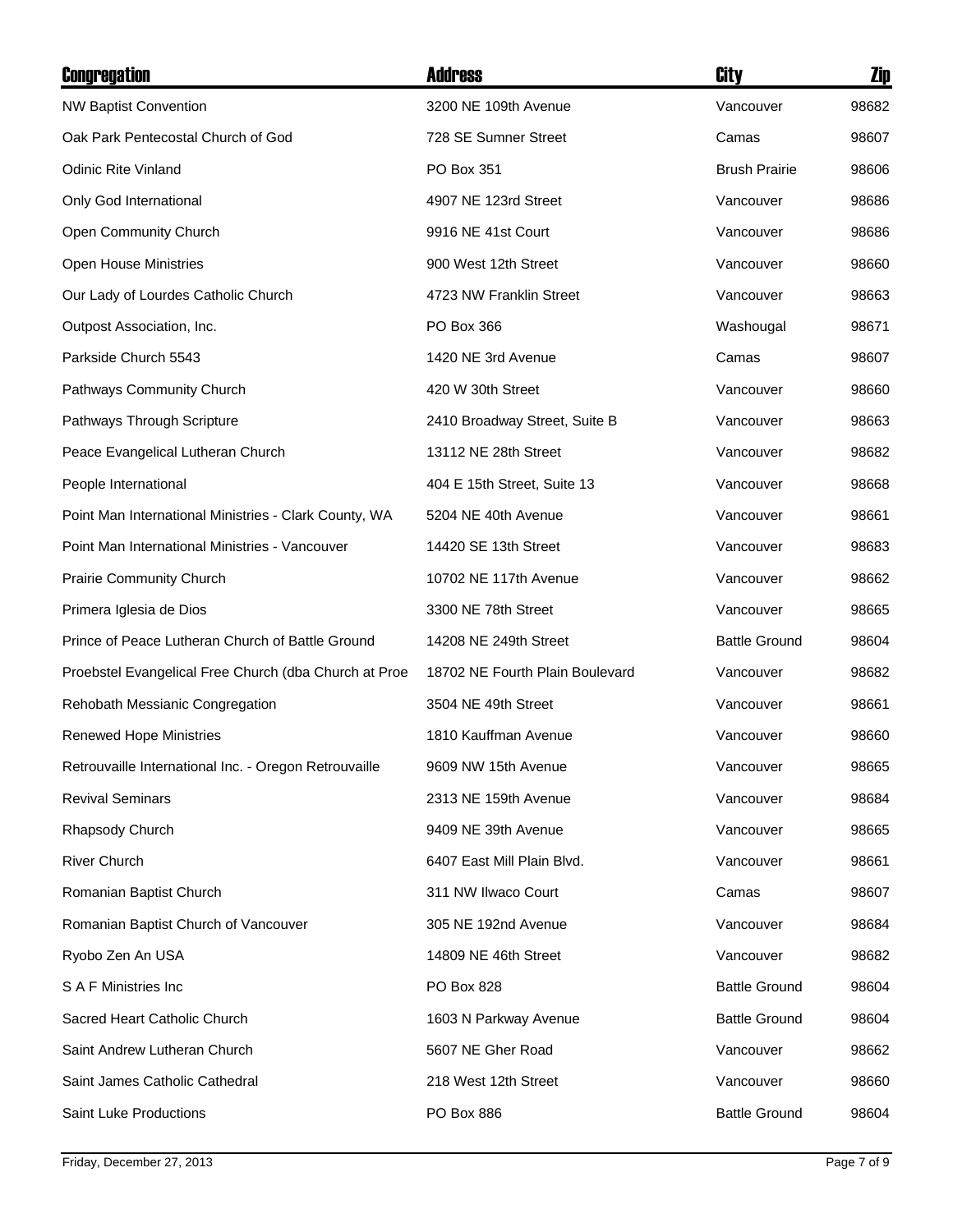| Congregation                                      | <b>Address</b>                     | City                 | Zip   |
|---------------------------------------------------|------------------------------------|----------------------|-------|
| Saint Mary of Guadalupe (Catholic Mission)        | 1520 N 65th Avenue                 | Ridgefield           | 98642 |
| Saint Matthew Lutheran Church                     | 716 Washougal River Road           | Washougal            | 98671 |
| Saint Paul Lutheran Church                        | 1309 Franklin Street               | Vancouver            | 98660 |
| Saint Thomas Aquinas Catholic Church              | 324 NE Oak Street                  | Camas                | 98607 |
| Servants Bible School                             | 1400 NE 136th Avenue, Suite 201    | Vancouver            | 98684 |
| Shared Blessings Inc                              | 1400 NE 136th Avenue, Suite 201    | Vancouver            | 98684 |
| Shared Hope International                         | PO Box 65337                       | Vancouver            | 98665 |
| Skyview Baptist Church and Academy                | 9914 SE 6th Street                 | Vancouver            | 98664 |
| Slavic Evangelical Church                         | 3612 F Street                      | Vancouver            | 98663 |
| Slavic Grace Baptist Church                       | 800 N Andresen Road                | Vancouver            | 98661 |
| Smirna Christian Church                           | 311 N Parkway Avenue               | <b>Battle Ground</b> | 98604 |
| Son-Rise Baptist Church of Vancouver              | 14107 SE 11th Street               | Vancouver            | 98683 |
| Spiritual Assembly of the Bahá'ís of Camas        | PO Box 851                         | Camas                | 98607 |
| Spiritual Assembly of the Bahá'ís of Clark County | 3305 SE 377th Avenue, Rainbows End | Washougal            | 98671 |
| Spiritual Assembly of the Bahá'ís of Vancouver    | PO Box 5074                        | Vancouver            | 98668 |
| Spiritual Assembly of the Bahá'ís of Washougal    | PO Box 1072                        | Washougal            | 98671 |
| Spiritual Freedom Church of Portland              | PO Box 87563                       | Vancouver            | 98687 |
| St. John The Evangelist Catholic Church           | 8701 NE 119th Street               | Vancouver            | 98662 |
| Summit View Church                                | 7701 NE 182nd Avenue               | Vancouver            | 98682 |
| Table Vancouver                                   | 1201 SE 136th Avenue               | Vancouver            | 98683 |
| Team Faith Youth Sports                           | 14403 NE 119th Street              | <b>Brush Praire</b>  | 98606 |
| <b>Ten Talents International</b>                  | 19606 NE 11th Street               | Vancouver            | 98687 |
| The Church of Truth                               | 7250 NE 41st Street                | Vancouver            | 98662 |
| The House                                         | 7260 NE 41st Street                | Vancouver            | 98662 |
| The Lighthouse                                    | 7808 NE 94th Avenue                | Vancouver            | 98662 |
| The Living Well Church                            | 11815 N.E. 113th Street            | Vancouver            | 98662 |
| The Lord's Church                                 | 800 E 29th Street                  | Vancouver            | 98663 |
| The Messengers Gospel Ministries Inc              | CO 8517 NE 14th Lane               | Vancouver            | 98664 |
| The Mission International                         | 1400 NE 136th Avenue               | Vancouver            | 98684 |
| The People of Praise - Vancouver                  | 421 Memphis Way                    | Vancouver            | 98664 |
| Trees of Righteousness Christian Church           | 111 W 19th Street                  | Vancouver            | 98660 |
| <b>Trinity Baptist Church</b>                     | 6700 Macarthur Blvd.               | Vancouver            | 98661 |
| Turning Point Christian Center                    | 709 NE 136th Avenue, Suite 111     | Vancouver            | 98684 |